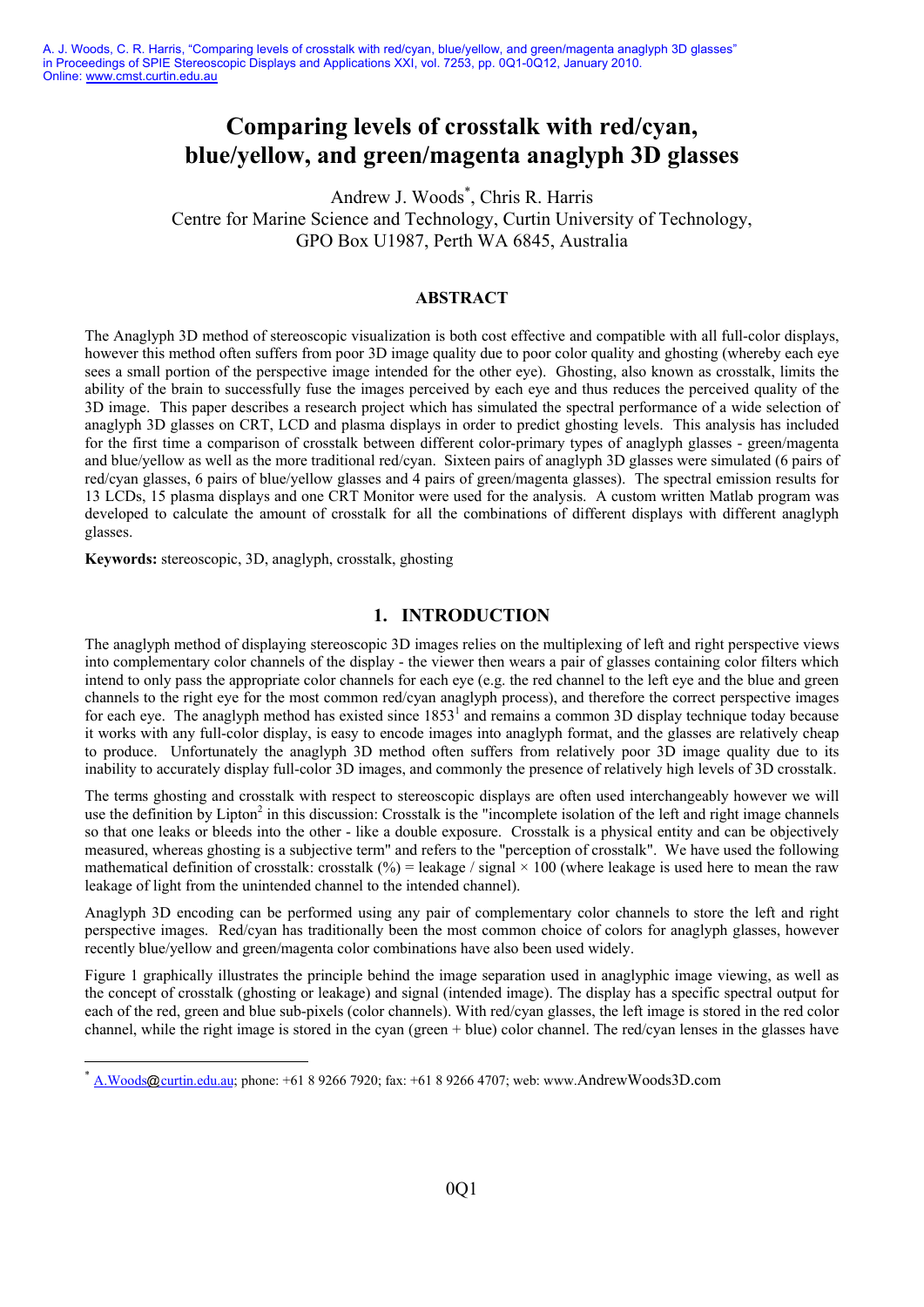a specific spectral transmission response such that red filter predominantly transmits light from the red color channel while blocking light from the blue and green color channels (and vice versa for the other eye). Due to the imperfect nature of the spectral performance of the filters and the spectral emission of the color channels of the display, some of the right image will be visible to the left eye (and vice versa for the other eye) and this is referred to as leakage or crosstalk.



Figure 1: Illustration of the process of anaglyph spectral ghosting and its simulation in this project. From the top: (1) Spectral response of display, (2) spectral response of anaglyph glasses, (3) simulation of crosstalk using a computer program, (4) spectral output characteristic of crosstalk and intended image, and (5) visual illustration of left eye and right eye view with crosstalk.

This paper carries on from the work of Woods and Rourke<sup>3</sup>, and Woods, Yuen and Karvinen<sup>4</sup> which considered red/cyan anaglyph crosstalk of various displays and developed an algorithm to estimate the amount of 3D crosstalk that will be present when a particular pair of anaglyph glasses is used to view an anaglyph 3D image on a particular full-color display. Past studies by the authors have also examined the sources of crosstalk in time-sequential 3D displays<sup>5,6,7,8,9</sup>. This paper extends the developed algorithms and examines and compares the levels of crosstalk present between different color-primary types of anaglyph glasses (i.e. red/cyan, blue/yellow and green/magenta) with different displays.

It should be noted that this paper only examines and compares crosstalk in anaglyph images and does not examine other aspects of 3D image quality (including psychological effects). This aspect should be considered closely when reviewing the results of this paper, and is discussed in more detail in Section 4.2.

## **2. EXPERIMENTAL METHOD**

Firstly, the spectral output of a large selection of displays has been measured using a manually calibrated Ocean Optics USB2000 spectroradiometer as part of this and previous studies<sup>3,4</sup>. Table 1 lists the displays sampled - comprising 13 LCD monitors, 15 plasma-display panels (PDPs), and one CRT (Cathode Ray Tube) monitor.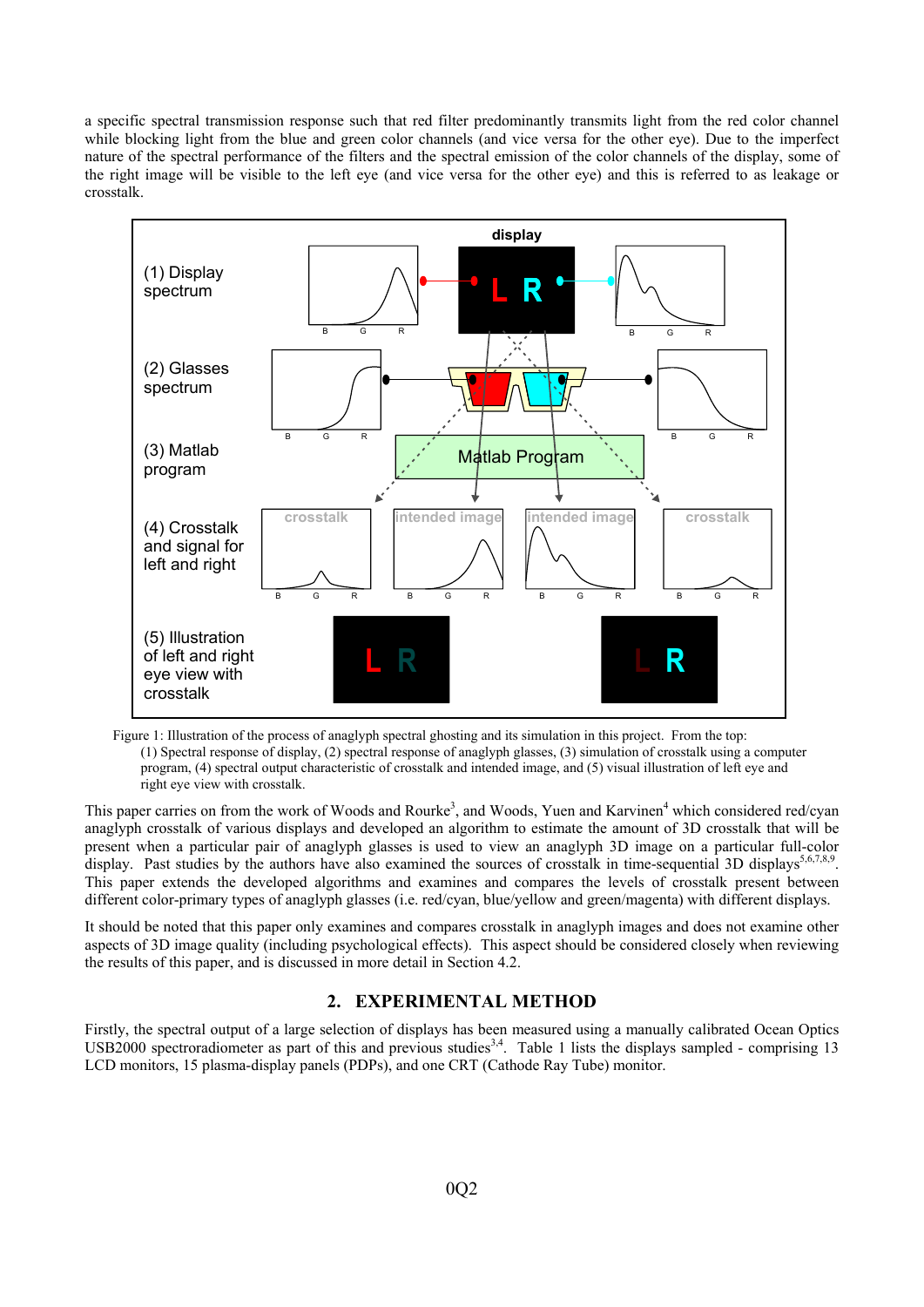| Display ID        | <b>Display Make and Model</b>   |
|-------------------|---------------------------------|
| LCD01             | Samsung SynchMaster 171s        |
| LCD <sub>02</sub> | Beng FP731                      |
| LCD <sub>03</sub> | <b>NEC MultiSync LCD 1760V</b>  |
| LCD <sub>04</sub> | Acer AL1712                     |
| LCD05             | Acer FP563                      |
| LCD <sub>06</sub> | Beng FP71G                      |
| LCD <sub>07</sub> | Beng FP71G+S                    |
| LCD <sub>08</sub> | Philips 150S3                   |
| LCD <sub>09</sub> | Hewlett Packard HPL1706         |
| LCD11             | Samsung SyncMaster 740N         |
| LCD <sub>12</sub> | Philips 190s                    |
| LCD <sub>13</sub> | Samsung SyncMaster 913B         |
| LCD <sub>14</sub> | ViewSonic VX922                 |
| PDP01             | LG DT-42PY10X                   |
| PDP <sub>02</sub> | Fujitsu P50XHA51AS              |
| PDP03             | NEC PX-50-XR5W                  |
| PDP04             | Panasonic TH-42PV60A            |
| PDP05             | Samsung PS-42C7S                |
| PDP06             | <b>LG RT-42PX11</b>             |
| PDP07             | NEC PX-42XM1G                   |
| PDP08             | Sony PFM-42V1                   |
| PDP09             | Sony FWD-P50X2                  |
| PDP <sub>10</sub> | Hitachi 55PD8800TA              |
| PDP <sub>11</sub> | Hitachi 42PD960BTA              |
| PDP <sub>12</sub> | Pioneer PDP-507XDA              |
| PDP <sub>13</sub> | Pioneer PDP-50HXE10             |
| PDP <sub>14</sub> | Fujitsu PDS4221W-H              |
| PDP <sub>15</sub> | Samsung PS50A450P1DXXY          |
| <b>CRT</b>        | Mitsubishi Diamond View VS10162 |

Table 1: Listing of all the displays simulated in this particular study.

*NB: Due to manufacturing variation or experimental error, the results in this paper should not be considered representative of all displays of that particular brand or model.* 

Secondly, the spectral transmission of a large selection of anaglyph glasses were collated - using a Perkin Elmer Lambda 35 spectrophotometer to measure newly acquired anaglyph 3D glasses and re-measure some older glasses, as well as using spectral data for anaglyph glasses from a previous study<sup>4</sup>. Spectral data for more than 70 pairs of anaglyph glasses have now been sampled, however, only 16 pairs are reported here for the sake of brevity (6 red/cyan, 6 blue/yellow, and 4 green/magenta). Table 2 lists the anaglyph glasses described in this study. Most of the glasses reported here consist of gel-type filters in a cardboard frame - the exceptions are 3DG70, 71 and 72 which are glass dichroic filters. Although at the time of this study we did not possess a physical sample of the dichroic filters, the spectral transmission curves of the filters were available and have been included in the simulations for comparison purposes. Another exception is 3DG28 which is a set red and cyan filters printed using a Canon inkjet printer onto transparency film – again, included for comparison purposes. The red/cyan glasses 3DG4, 32, 73 and 74 were chosen because of their good performance. The blue/yellow glasses 3DG22, 23, 51, 67, 69 and green/magenta glasses 3DG68, 75, 76 were chosen because they were the only samples of those color-type of anaglyph glasses that were able to be obtained by the authors for testing.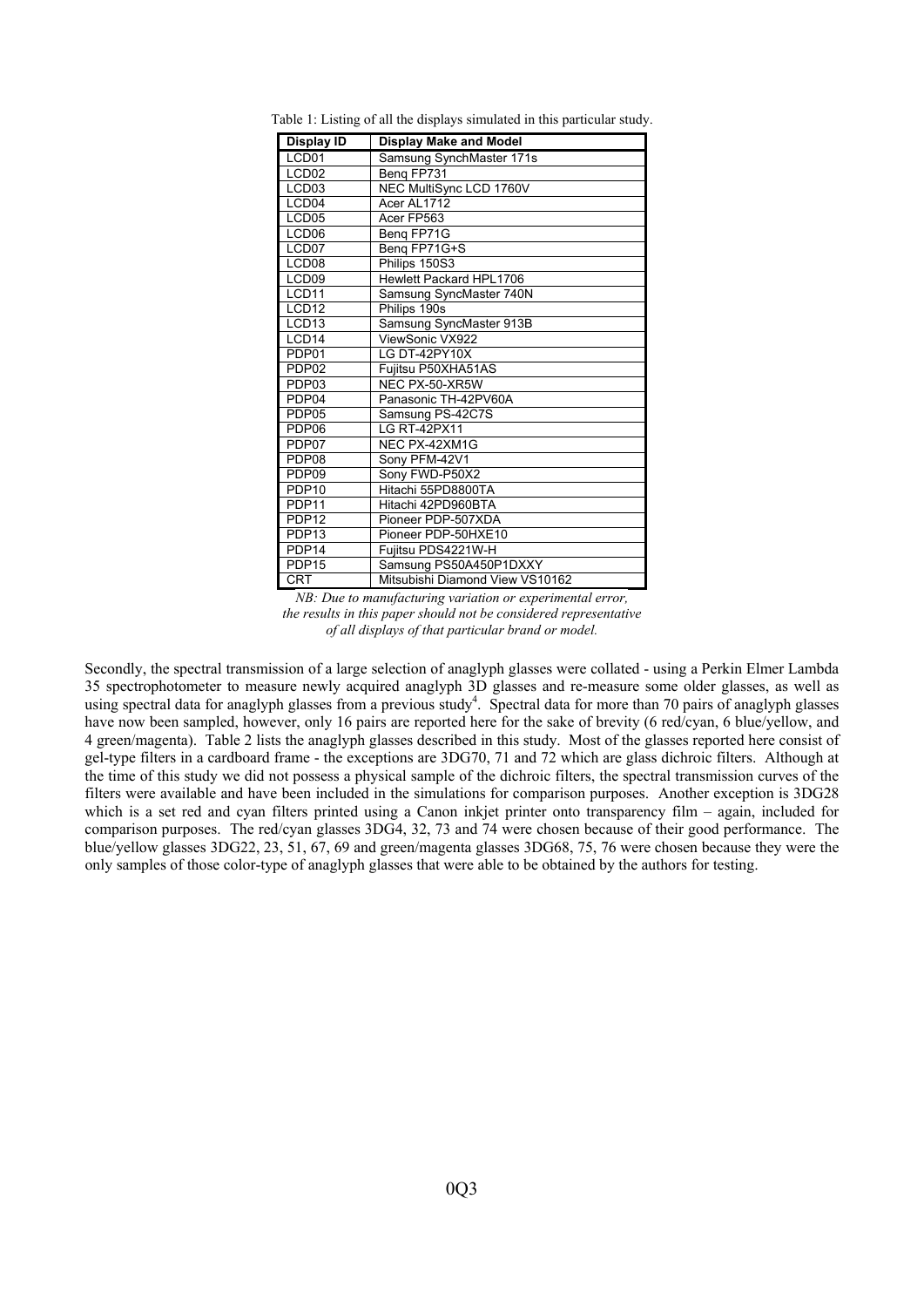Table 2: Listing of all the anaglyph glasses simulated in this particular study.

| <b>Glasses</b><br>ID | Color of<br><b>Single</b><br>Primary<br>Filter | Color of<br><b>Double</b><br>Primary<br><b>Filter</b> | <b>Description</b>                                                |
|----------------------|------------------------------------------------|-------------------------------------------------------|-------------------------------------------------------------------|
| 3DG4                 | Red                                            | Cvan                                                  | Sports Illustrated - MFGD By Theatric Support                     |
| 3DG22                | <b>Blue</b>                                    | Yellow                                                | Stereospace - SpaceSpex <sup>™</sup> - 3DTV Corp                  |
| 3DG23                | <b>Blue</b>                                    | Yellow                                                | ColorCode 3.D. (Black/Grey cardboard Frame - no arms)             |
| 3DG28                | Red                                            | Cyan                                                  | Red/Cyan Canon Inkjet Printer Transparency                        |
| 3DG32                | Red                                            | Cvan                                                  | World 3-D Film Expo (3D DVD) - "Real 3D" - SabuCat Productions    |
| 3DG51                | <b>Blue</b>                                    | Yellow                                                | Ghosts of the Abyss (3D DVD) - Geneon Entertainment               |
| 3DG67                | <b>Blue</b>                                    | Yellow                                                | ColorCode 3.D. (Blue Frame)                                       |
| 3DG68                | Green                                          | <b>Magenta</b>                                        | Journey to the Centre of the Earth (3D DVD) - TrioScopics, LP     |
| 3DG69                | <b>Blue</b>                                    | Yellow                                                | Monsters vs. Aliens - NBC - Intel - ColorCode 3D (Superbowl 2009) |
| 3DG70                | Red                                            | Cyan                                                  | Edmund Optics Dichroic Filters - red U52-528, cyan U52-537        |
| 3DG71                | <b>Blue</b>                                    | Yellow                                                | Edmund Optics Dichroic Filters - blue U52-531, yellow U52-543     |
| 3DG72                | Green                                          | <b>Magenta</b>                                        | Edmund Optics Dichroic Filters - green U52-534, magenta U52-540   |
| 3DG73                | Red                                            | Cyan                                                  | 3D Vision Discover - NVIDIA                                       |
| 3DG74                | Red                                            | Cyan                                                  | Stereoscopic Displays and Applications - American Paper Optics    |
| 3DG75                | Green                                          | <b>Magenta</b>                                        | My Bloody Valentine (3D DVD) - LionsGate - Trioscopics LP         |
| 3DG76                | <b>Green</b>                                   | <b>Magenta</b>                                        | Coraline (3D DVD) - LAIKA - Trioscopics LP                        |

*PLEASE NOTE: Generally only a single pair of glasses of each particular style/brand was sampled. As such, due to manufacturing variations or experimental error, the results provided in this paper should not be considered to be representative of all glasses of that particular style/brand.* 

The third step was to use a custom written Matlab<sup>10</sup> program to calculate the amount of crosstalk in anaglyph images for different display, glasses, and color-primary combinations. With reference to Figure 1, the program first loads and resamples the display and glasses spectral data so that all data is on a common x-axis coordinate system. For each lens of the glasses, the program multiplies the spectrum of the display color channel(s) which match the lens with the spectrum of that lens to obtain the intended image curve for each eye. To obtain the crosstalk curve for each eye, the spectrum of the lens is multiplied by the spectrum of the color channel(s) which should not pass through that lens. Where the spectrum of two display color channels need to be combined for the calculation (e.g. cyan = blue + green) the two color spectrums are added before multiplying with the lens spectrum. For example: red signal curve = red lens

spectrum multiplied by red display spectrum, and red crosstalk curve = red lens spectrum multiplied by the addition of the green display spectrum and the blue display spectrum. The program also scales these results curves to include the human-eye sensitivity to different wavelengths of light<sup>11</sup> (see Figure 2). The crosstalk percentage for each eye is then calculated by dividing the area under the crosstalk curve by the area under the intended signal curve for each eye and multiplying by 100. The overall crosstalk factor for a particular pair of glasses when used in combination with a particular display is the sum of the left- and right-eye percentage crosstalk values. It should be noted that the overall crosstalk factor is not a percentage, but rather a number that allows the comparison of different glasses/display combinations. The program automates the process of performing a cross comparison of all the displays against all of the glasses.



Figure 2: CIE 1931 photopic human eye response.

## **3. RESULTS**

#### **3.1 Anaglyph 3D Glasses Spectral Transmission**

The spectral results for the anaglyph glasses analyzed in this paper are shown in Figures 3 through 8. It can be seen in all cases that the dichroic filters have a high-transmittance pass-band, a very low-transmittance stop-band, and generally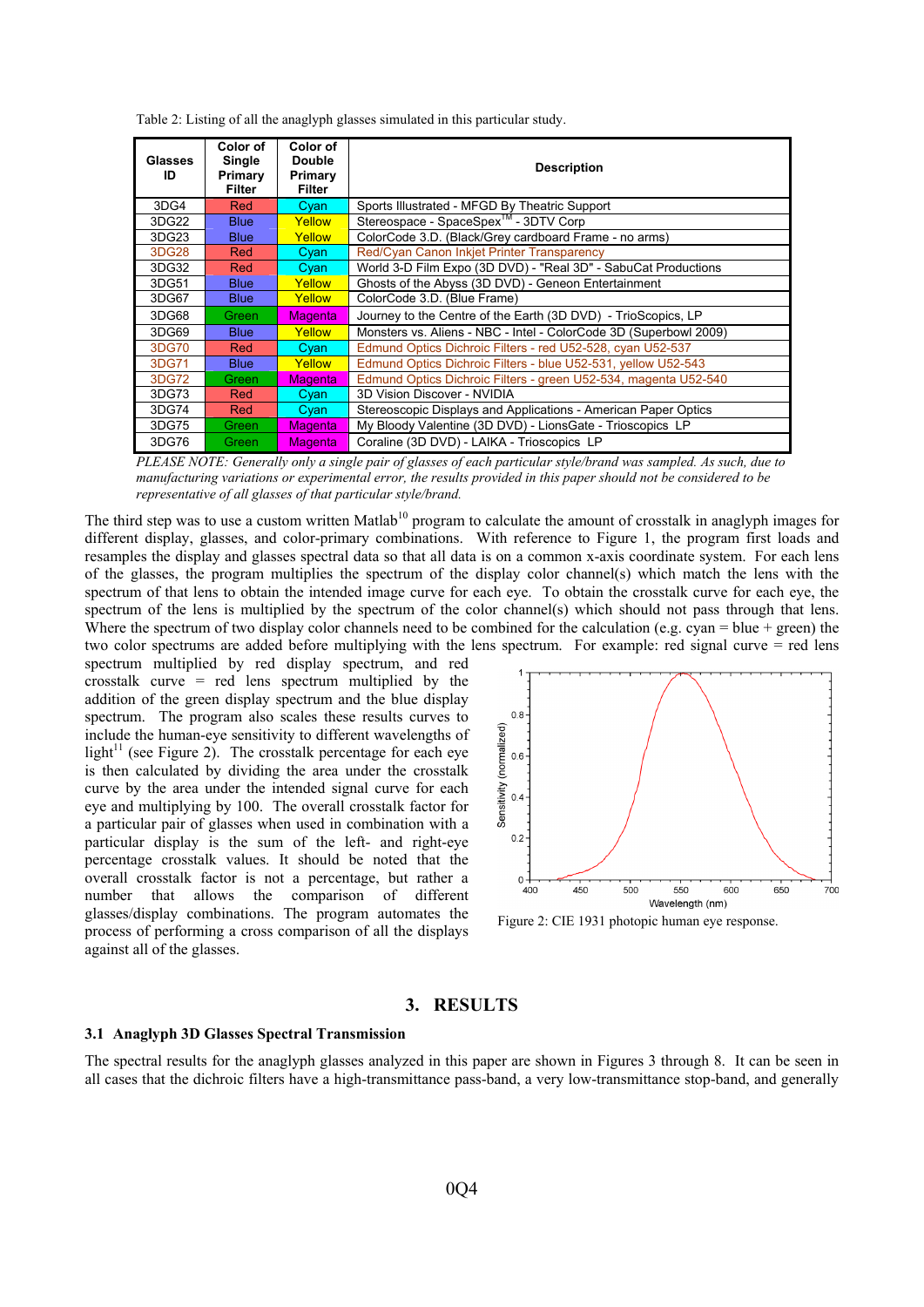a very sharp transition. It can be seen that the inkjet filters in Figures 3 and 4 have very poor performance in the stop band which will negatively affect their use as anaglyph filters considerably. The remaining curves in Figures 3 through 8 are gel-filters and although there is some clustering, it can be seen that can be a lot of variation between individual filters.



Figure 3 - Spectral transmission of the red filters. Figure 4 - Spectral transmission of the cyan filters.





1







Figure 7 - Spectral transmission of the blue filters.

 $\parallel$ 

 $\alpha$  The legends and colors of some of the figures and tables in this paper won't be distinguishable when printed in black and white. A color version of the figures and tables is available from the primary author's website.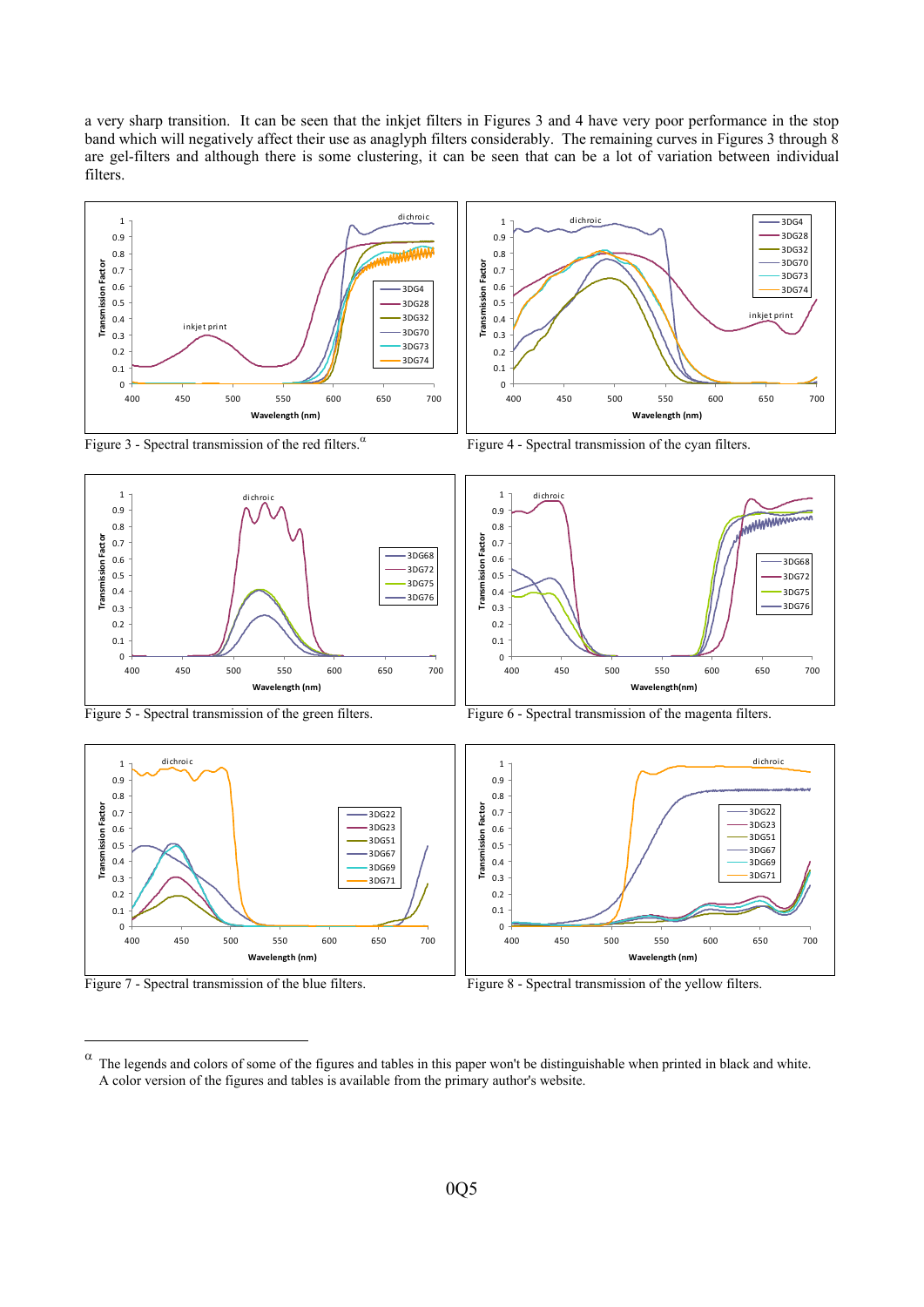#### **3.2 Display Device Spectral Emission**

The spectral emission measurements of the 29 different displays reported in this study (13 LCD monitors, 15 plasma displays, and one CRT monitor) are shown in Figures 9 through 11.

Figure 9 shows the spectral output of all the tested LCD monitors. All of the LCD monitors tested used CCFL (Cold Cathode Fluorescent Lamp) backlights and the spectral peaks of the light output by the backlight are clearly visible. There is a lot of similarity between the spectral characteristics of all the LCD monitors, however, some differences are evident in the out-of-band rejection (e.g. the amount of green light present in the red color primary) which will be related to the quality of color filters used for each of the color primaries.

Figure 10 shows the spectral output of all the tested plasma displays. The color spectrum of the red and blue color primaries are very similar across all the tested plasma displays, however, there is a lot of variation of the spectral response of the green color primary which will probably relate to the formulation of the phosphors used.

Figure 11 shows the spectral output of an example CRT monitor. A previous paper by Woods and Tan<sup>5</sup> reported that 11 tested CRT monitors had almost exactly the same spectral response which suggests that most CRTs use the same phosphor formulation for each of the color primary channels. It is believed that this graph can therefore be considered representative of most CRTs.

**3.3 Crosstalk Calculation Results** 







Figure 10: Color spectrum of the tested plasma displays



Figure 11: Color spectrum of an example CRT monitor

The crosstalk results as calculated by the Matlab crosstalk calculation program for the combination of all displays against all anaglyph glasses are shown in Table 3 and 4. For each display/glasses combination the table lists the percentage crosstalk for the single-color-primary eye (top cell), the percentage crosstalk for the double-color-primary eye (middle cell), and the overall crosstalk factor for both eyes combined (bottom cell). The overall crosstalk factor is the sum of the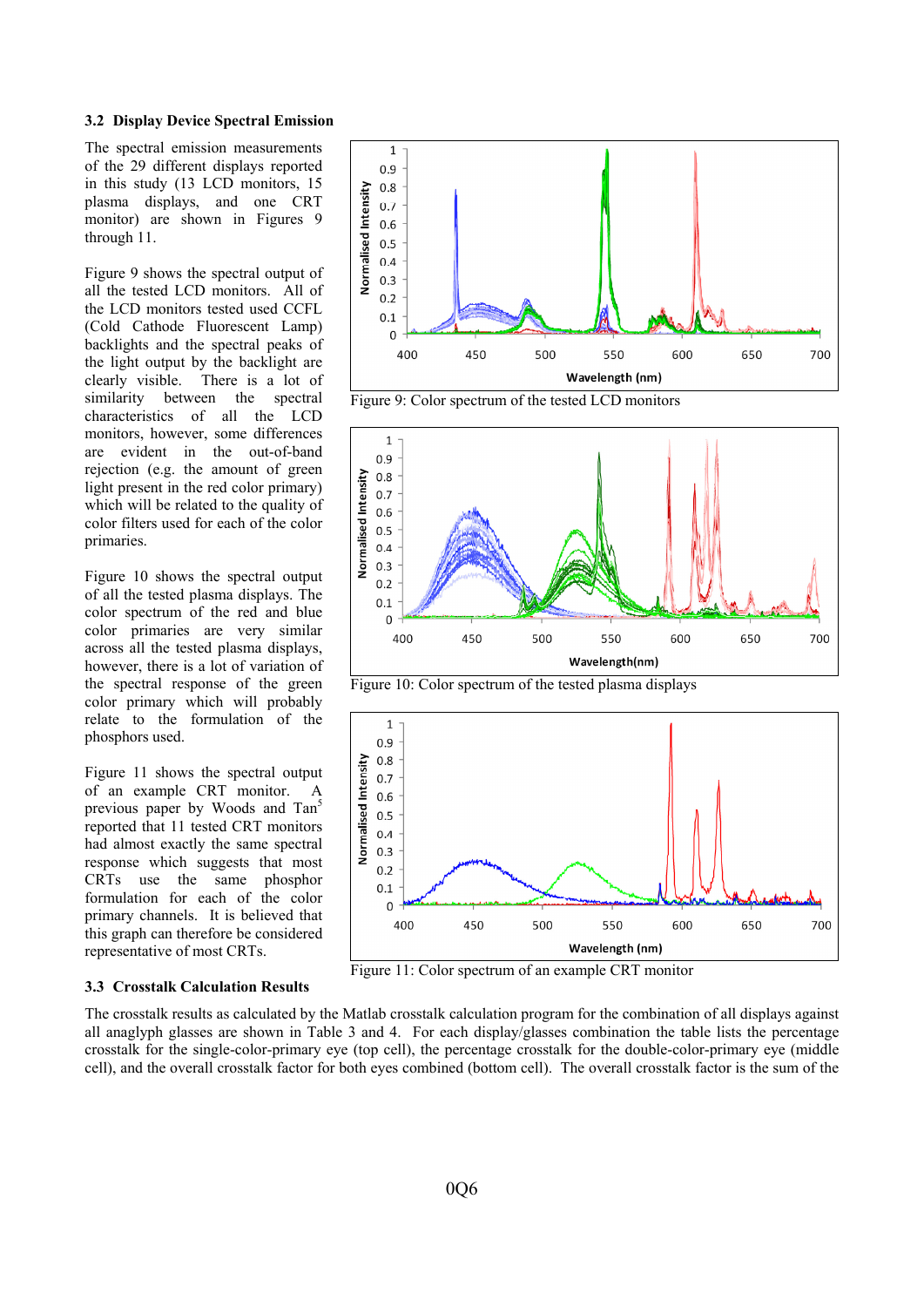left and right eye percentages, and as such is not a percentage. To aid in the analysis of the tables, some of the overall crosstalk factors have been tagged/highlighted.

| Table 3: Crosstalk calculation results for the LCD and CRT monitors. (The lowest overall crosstalk factors for each display have<br>been highlighted in bright green and tagged with a '#' character, and the highest overall crosstalk factors are<br>highlighted in orange and tagged with a '+' character. Overall crosstalk factors of less than 15 have been highlighted in<br>light green - this threshold figure does not have any significance apart from allowing us to highlight the lower overall |  |
|--------------------------------------------------------------------------------------------------------------------------------------------------------------------------------------------------------------------------------------------------------------------------------------------------------------------------------------------------------------------------------------------------------------------------------------------------------------------------------------------------------------|--|
| crosstalk factor results.)                                                                                                                                                                                                                                                                                                                                                                                                                                                                                   |  |
|                                                                                                                                                                                                                                                                                                                                                                                                                                                                                                              |  |

|                     | <b>Displays</b> |                  |                  |                  |          |       |               |             |                   |                |                   |                   |               |                  |             |
|---------------------|-----------------|------------------|------------------|------------------|----------|-------|---------------|-------------|-------------------|----------------|-------------------|-------------------|---------------|------------------|-------------|
|                     | Glasses         | LCD <sub>1</sub> | LCD <sub>2</sub> | LCD <sub>3</sub> | LCD4     | LCD5  | LCD6          | <b>LCD7</b> | LCD <sub>8</sub>  | LCD9           | <b>LCD11</b>      | LCD <sub>12</sub> | LCD13         | CD <sub>14</sub> | CRT         |
|                     | Red             | 16.1             | 14.5             | 16.0             | 18.1     | 22.3  | 13.1          | 16.6        | 22.9              | 15.4           | 12.8              | 15.5              | 14.0          | 12.9             | 26.8        |
| 3DG4                | Cyan            | 0.8              | 0.8              | 0.5              | 7.7      | 2.5   | 0.7           | 0.9         | 1.4               | 1.5            | 1.3               | 1.1               | 0.3           | 0.6              | 4.9         |
|                     | Overall         | 16.9             | 15.2             | 16.5             | 25.8     | 24.8  | 13.8          | 17.5        | 24.3              | 16.9           | 14.2              | 16.6              | 14.3          | 13.5             | 31.7        |
|                     | <b>Blue</b>     | 65.5             | 68.7             | 72.0             | 70.9     | 59.0  | 110.2         | 78.6        | 55.8              | 67.9           | 90.6              | 89.1              | 68.4          | 65.9             | 129.5       |
| 3DG22               | Yellow          | 3.9              | 3.1              | 3.0              | 6.1      | 10.0  | 1.9           | 3.0         | 8.7               | 4.8            | 2.9               | 2.3               | 2.3           | 4.2              | 4.5         |
|                     | Overall         | 69.4             | 71.9             | 75.0             | 77.0     | 69.1  | 112.1         | 81.6        | 64.5              | 72.7           | 93.5              | 91.4              | 70.6          | 70.1             | 134.0       |
|                     | Blue            | 26.0             | 23.3             | 28.7             | 32.5     | 27.0  | 40.8          | 28.2        | $\overline{2}4.6$ | 25.8           | $\overline{3}4.5$ | 32.1              | 24.8          | 26.3             | 30.3        |
| 3DG23               | Yellow          | 4.2              | 3.4              | 3.2              | 6.3      | 9.8   | 2.1           | 3.2         | 8.6               | 5.0            | 3.1               | 2.4               | 2.6           | 4.5              | 5.1         |
|                     | Overall         | 30.2             | 26.7             | 31.9             | 38.7     | 36.8  | 42.9          | 31.4        | 33.2              | 30.8           | 37.6              | 34.5              | 27.4          | 30.8             | 35.4        |
|                     | Red             | 92.2             | 84.0             | 78.3             | 96.5     | 87.1  | 70.4          | 85.2        | 87.6              | 73.9           | 70.7              | 75.1              | 90.2          | 81.4             | 108.5       |
| 3DG28               | Cyan            | 14.6             | 15.0             | 15.7             | 19.6     | 18.1  | 17.2          | 15.5        | 17.2              | 18.9           | 17.4              | 17.8              | 13.1          | 14.6             | 16.9        |
| (inkjet)            | Overall         | 106.8            | 99.0             | 94.0             | 116.1    | 105.2 | 87.7          | 100.7       | 104.7             | 92.8           | 88.1              | 92.9              | 103.3         | 96.0             | 125.4       |
|                     | Red             | 8.8              | 8.1              | 11.0             | 9.9      | 15.6  | 8.2           | 10.1        | 16.7              | 10.9           | 8.1               | 9.9               | 7.6           | 7.1              | 18.1        |
| 3DG32               | Cyan            | 0.6              | 0.7              | 0.5              | 7.5      | 2.3   | 0.6           | 0.8         | 1.3               | 1.3            | 1.3               | 1.0               | 0.2           | 0.5              | 4.7         |
|                     | Overall         | 9.4              | 8.8              | 11.5             | $17.4^*$ | 18.0  | 8.8           | 10.9        | 18.0              | 12.2           | 9.4               | 10.9              | 7.8           | 7.6              | 22.8        |
|                     | <b>Blue</b>     | 33.6             | 31.4             | 37.3             | 39.5     | 33.7  | 54.1          | 37.1        | 31.3              | 34.2           | 44.9              | 42.9              | 32.3          | 34.1             | 40.2        |
| 3DG51               | Yellow          | 4.0              | 3.4              | 3.1              | 5.7      | 8.8   | 2.0           | 3.2         | 7.8               | 4.9            | 3.1               | 2.5               | 2.5           | 4.2              | 5.2         |
|                     | Overall         | 37.6             | 34.8             | 40.4             | 45.3     | 42.5  | 56.1          | 40.3        | 39.1              | 39.1           | 48.0              | 45.4              | 34.9          | 38.3             | 45.4        |
|                     | <b>Blue</b>     | 22.8             | 19.8             | 25.0             | 28.9     | 24.2  | 34.6          | 24.2        | 22.0              | 22.8           | 29.4              | 28.0              | 21.3          | 22.8             | 27.1        |
| 3DG67               | Yellow          | 4.3              | 3.4              | 3.3              | 6.4      | 10.1  | 2.1           | 3.2         | 8.9               | 5.0            | 3.1               | 2.4               | 2.6           | 4.5              | 5.1         |
|                     | Overall         | 27.07            | 23.2             | 28.2             | 35.3     | 34.2  | 36.7          | 27.4        | 30.9              | 27.9           | 32.5              | 30.4              | 23.9          | 27.4             | 32.2        |
|                     | Green           | 7.7              | 5.5              | 5.9              | 20.6     | 23.3  | 4.0           | 5.2         | 19.0              | 9.1            | 5.0               | 4.2               | 4.0           | 7.8              | 10.9        |
| 3DG68               | Magenta         | 8.9              | 7.5              | 11.0             | 10.4     | 14.4  | 8.2           | 9.0         | 15.5              | 8.2            | 6.8               | 9.2               | 7.7           | 6.7              | 14.1        |
|                     | Overall         | 16.6             | 12.9             | 16.9             | 31.0     | 37.7  | 12.2          | 14.2        | 34.5              | 17.3           | 11.7              | 13.4              | 11.7          | 14.4             | 24.9        |
|                     | <b>Blue</b>     | 24.3             | 21.3             | 26.5             | 30.3     | 25.4  | 37.0          | 25.7        | 23.1              | 24.2           | 31.2              | 29.7              | 22.7          | 24.2             | 28.7        |
| 3DG69               | Yellow          | 4.2              | 3.4              | 3.2              | 6.2      | 9.8   | 2.1           | 3.2         | 8.7               | 5.0            | 3.1               | 2.4               | 2.6           | 4.4              | 5.1         |
|                     | Overall         | 28.5             | 24.7             | 29.8             | 36.6     | 35.2  | 39.1          | 28.9        | 31.7              | 29.2           | 34.2              | 32.1              | 25.2          | 28.7             | 33.8        |
|                     | Red             | 8.6              | 7.7              | 10.9             | 9.9      | 15.4  | 8.0           | 9.5         | 16.0              | 9.7            | 7.6               | 9.3               | 7.1           | 6.7              | 18.3        |
| 3DG70<br>(dichroic) | Cyan            | 0.6              | 0.6              | 0.4              | 7.7      | 2.3   | 0.6           | 0.7         | 1.1               | 1.2            | 1.1               | 0.9               | 0.2           | 0.4              | 5.0         |
|                     | Overall         | $9.2^{\ast}$     | $8.3^{*}$        | $11.3^{\circ}$   | 17.7     | 17.7  | $8.6^{\circ}$ | $10.2^{*}$  | 17.1              | $10.8^{\circ}$ | $8.6^{\circ}$     | $10.2^{\circ}$    | $7.3^{\circ}$ | $7.1^{\circ}$    | 23.4        |
|                     | <b>Blue</b>     | 71.1             | 80.2             | 81.1             | 77.8     | 65.7  | 128.2         | 90.5        | 61.4              | 75.5           | 105.9             | 101.3             | 76.7          | 72.7             | 122.4       |
| 3DG71<br>(dichroic) | Yellow          | 3.6              | 2.8              | 2.7              | 6.2      | 10.8  | 1.7           | 2.7         | 9.3               | 4.6            | 2.6               | 2.0               | 1.9           | 4.1              | 4.0         |
|                     | Overall         | 74.7             | 83.0             | 83.8             | 84.0     | 76.4  | 129.9         | 93.3        | 70.7              | 80.1           | 108.5             | 103.3             | 78.6          | 76.8             | 126.4       |
|                     | Green           | 8.5              | 6.1              | 6.4              | 20.8     | 23.7  | 4.4           | 6.0         | 19.8              | 10.3           | 5.6               | 5.1               | 4.5           | $\overline{8.2}$ | 11.6        |
| 3DG72<br>(dichroic) | Magenta         | 6.0              | 5.3              | 8.8              | 6.4      | 10.5  | 6.5           | 7.5         | 13.0              | 8.2            | 6.1               | 8.5               | 6.4           | 5.1              | 10.0        |
|                     | Overall         | 14.5             | 11.4             | 15.2             | 27.2     | 34.2  | 11.0          | 13.4        | 32.9              | 18.5           | 11.8              | 13.7              | 10.9          | 13.4             | $21.6^\ast$ |
|                     | Red             | 14.1             | 12.7             | 14.7             | 15.8     | 20.5  | 11.7          | 14.7        | 21.2              | 14.3           | 11.5              | 13.9              | 12.2          | 11.3             | 24.0        |
| 3DG73               | Cyan            | 1.9              | 1.7              | 1.4              | 8.5      | 3.7   | 1.7           | 1.9         | 2.6               | 2.9            | 2.1               | 2.3               | 1.1           | 1.4              | 5.7         |
|                     | Overall         | 16.0             | 14.4             | 16.0             | 24.2     | 24.1  | 13.4          | 16.6        | 23.7              | 17.3           | 13.6              | 16.2              | 13.3          | 12.6             | 29.7        |
|                     | Red             | 8.6              | 7.9              | 10.9             | 9.9      | 15.7  | 8.0           | 9.8         | 16.6              | 10.4           | 7.8               | 9.6               | 7.3           | 6.9              | 18.5        |
| 3DG74               | Cyan            | 1.9              | 1.8              | 1.4              | 8.5      | 3.7   | 1.7           | 2.0         | 2.6               | 3.0            | 2.2               | 2.3               | 1.1           | 1.4              | 5.7         |
|                     | Overall         | 10.5             | 9.7              | 12.3             | 18.4     | 19.4  | 9.7           | 11.8        | 19.2              | 13.4           | 10.0              | 12.0              | 8.4           | 8.3              | 24.2        |
|                     | Green           | 9.4              | 6.7              | 7.2              | 21.9     | 25.0  | 5.0           | 6.4         | 20.8              | 10.8           | 6.0               | 5.4               | 5.0           | 9.0              | 11.9        |
| 3DG75               | Magenta         | 10.4             | 8.7              | 12.0             | 12.2     | 16.0  | 9.2           | 10.2        | 16.7              | 8.9            | 7.6               | 10.2              | 8.8           | 7.8              | 17.1        |
|                     | Overall         | 19.8             | 15.4             | 19.2             | 34.1     | 41.0  | 14.2          | 16.6        | 37.5              | 19.6           | 13.6              | 15.6              | 13.8          | 16.7             | 29.0        |
|                     | Green           | 9.2              | 6.6              | 7.1              | 21.9     | 25.0  | 4.9           | 6.2         | 20.7              | 10.6           | 5.9               | 5.3               | 4.9           | 8.9              | 11.8        |
| 3DG76               | Magenta         | 9.0              | 7.5              | 11.1             | 10.6     | 14.6  | 8.3           | 9.0         | 15.5              | 8.0            | 6.8               | 9.2               | 7.7           | 6.8              | 15.5        |
|                     | Overall         | 18.3             | 14.1             | 18.2             | 32.5     | 39.6  | 13.2          | 15.3        | 36.2              | 18.6           | 12.7              | 14.4              | 12.6          | 15.7             | 27.3        |

Key: Overall Crosstalk Factor: **00.0**<sup>\*</sup> = Highest, **00.0<sup>#</sup>** = Lowest, **00.0** = Less than 15.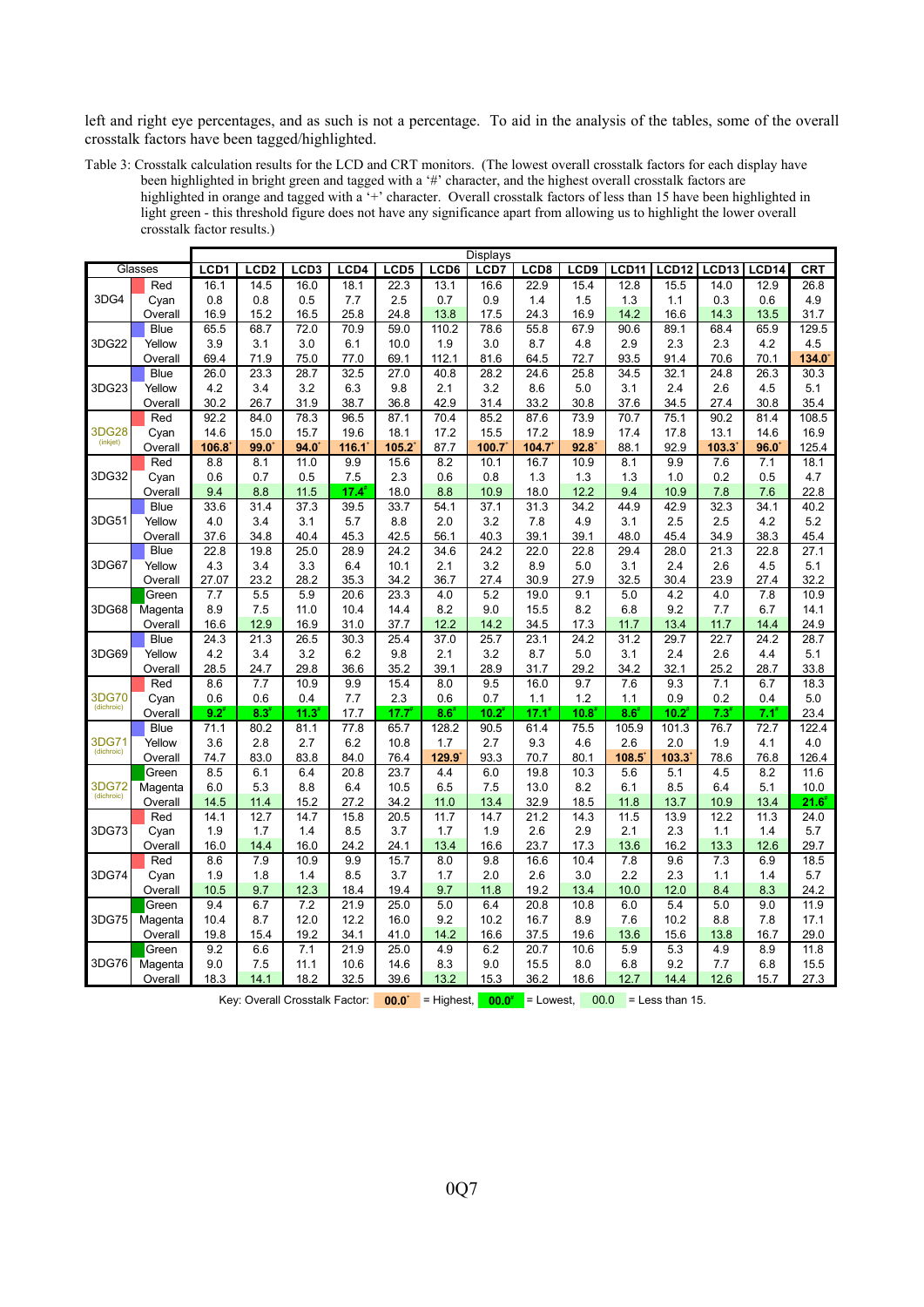| Table 4: Crosstalk calculation results for the PDP monitors. |  |
|--------------------------------------------------------------|--|
|--------------------------------------------------------------|--|

|                     |                 |                  |                  |                   |             |                       |                  |                   | Displays       |                  |              |                   |                  |                      |                   |                |
|---------------------|-----------------|------------------|------------------|-------------------|-------------|-----------------------|------------------|-------------------|----------------|------------------|--------------|-------------------|------------------|----------------------|-------------------|----------------|
|                     | Glasses         | PDP <sub>1</sub> | PDP <sub>2</sub> | PDP3              | PDP4        | PDP <sub>5</sub>      | PDP <sub>6</sub> | PDP7              | PDP8           | PDP <sub>9</sub> | <b>PDP10</b> | <b>PDP11</b>      | <b>PDP12</b>     | PDP <sub>13</sub>    | PDP14             | <b>PDP15</b>   |
|                     | Red             | 14.9             | 24.8             | 9.8               | 15.6        | 10.9                  | 17.9             | 13.6              | 16.9           | 16.7             | 12.8         | 11.1              | 8.4              | 10.2                 | 16.5              | 13.5           |
| 3DG4                | Cyan            | 1.1              | 1.0              | 2.1               | 2.4         | 2.1                   | 1.5              | 1.3               | 2.2            | 1.2              | 2.8          | 1.6               | 1.4              | 1.9                  | 1.5               | 0.7            |
|                     | Overall         | 16.0             | 25.8             | 11.9              | 17.9        | 13.0                  | 19.4             | 14.9              | 19.1           | 17.9             | 15.7         | 12.7              | 9.8              | 12.1                 | 18.0              | 14.2           |
|                     | <b>Blue</b>     | 72.3             | 49.4             | 78.2              | 73.8        | 54.7                  | 72.2             | 68.5              | 60.1           | 59.1             | 59.9         | $\overline{57.7}$ | 88.9             | 70.7                 | 61.9              | 54.6           |
| 3DG22               | Yellow          | 2.9              | 5.9              | 3.8               | 3.5         | 4.7                   | 3.5              | 7.3               | 6.4            | 4.1              | 6.2          | 6.6               | 3.6              | 4.8                  | 10.8              | 3.5            |
|                     | Overall         | 75.3             | 55.2             | 82.0              | 77.3        | 59.5                  | 75.7             | 75.8              | 66.6           | 63.2             | 66.1         | 64.3              | 92.5             | 75.5                 | 72.8              | 58.1           |
|                     | Blue            | 11.2             | 8.0              | 12.3              | 15.3        | 7.4                   | 11.9             | 12.8              | 10.4           | 9.1              | 8.1          | 6.8               | 8.9              | 8.0                  | 8.5               | 9.4            |
| 3DG23               | Yellow          | 3.4              | 6.8              | 4.2               | 4.0         | 5.2                   | 4.0              | 7.7               | 7.0            | 4.7              | 6.8          | 7.1               | 4.0              | 5.3                  | 10.9              | 4.2            |
|                     | Overall         | 14.6             | 14.8             | 16.5              | 19.3        | 12.6                  | 15.9             | 20.5              | 17.4           | 13.8             | 14.9         | 13.9              | 12.9             | 13.3                 | 19.4              | 13.6           |
|                     | Red             | 66.8             | 92.0             | 59.5              | 67.4        | 59.5                  | 77.8             | 61.7              | 72.7           | 74.7             | 62.5         | 69.5              | 67.7             | 72.4                 | 58.0              | 74.2           |
| 3DG28               | Cyan            | 17.7             | 14.5             | 20.0              | 19.2        | 20.7                  | 15.9             | 20.5              | 18.1           | 16.4             | 21.1         | 16.3              | 15.7             | 15.7                 | 24.7              | 14.8           |
| (inkjet)            | Overall         | 84.6             | 106.5            | 79.5              | 86.6        | 80.2                  | 93.6             | 82.2              | 90.7           | 91.1             | 83.6         | 85.8              | 83.3             | 88.1                 | 82.7              | 89.0           |
|                     | Red             | 14.1             | 23.7             | 9.0               | 14.7        | 9.3                   | 17.0             | 13.1              | 15.8           | 15.5             | 11.7         | 9.6               | 7.1              | 8.7                  | 15.4              | 12.2           |
| 3DG32               | Cyan            | 1.0              | 0.9              | 1.9               | 2.2         | 2.0                   | 1.4              | 1.2               | 2.1            | 1.1              | 2.6          | 1.5               | 1.2              | 1.8                  | 1.3               | 0.7            |
|                     | Overall         | 15.1             | 24.6             | 10.9              | 17.0        | 11.3                  | 18.4             | 14.3              | 17.9           | 16.6             | 14.3         | 11.1              | 8.4              | 10.5                 | 16.7              | 12.8           |
|                     | <b>Blue</b>     | 18.9             | 13.0             | 19.7              | 23.1        | 12.1                  | 19.2             | 20.2              | 16.5           | 15.1             | 13.8         | 11.7              | 16.2             | 13.9                 | 14.8              | 14.3           |
| 3DG51               | Yellow          | 3.5              | 7.1              | 4.3               | 4.0         | 5.2                   | 4.1              | 8.0               | 7.2            | 4.8              | 6.9          | 7.3               | 4.1              | 5.4                  | 11.1              | 4.2            |
|                     | Overall         | 22.4             | 20.1             | 24.0              | 27.1        | 17.3                  | 23.3             | 28.2              | 23.7           | 19.9             | 20.8         | 18.9              | 20.3             | 19.3                 | 25.9              | 18.5           |
|                     | <b>Blue</b>     | 9.9              | 7.1              | 11.2              | 13.8        | 6.8                   | 10.5             | 11.4              | 9.6            | 8.1              | 7.6          | 6.3               | 8.2              | 7.4                  | 8.6               | 8.2            |
| 3DG67               | Yellow          | 3.3              | 6.7              | 4.1               | 3.9         | 5.2                   | 4.0              | 7.7               | 6.9            | 4.6              | 6.7          | 7.1               | 4.0              | 5.2                  | 10.8              | 4.1            |
|                     | Overall         | 13.2'            | 13.7             | 15.4              | 17.7        | 12.0                  | 14.4'            | 19.1              | $16.5^{\circ}$ | 12.7             | 14.3         | 13.3              | 12.1             | 12.7                 | 19.4              | 12.4           |
|                     | Green           | 5.1              | 7.7              | 7.3               | 7.9         | 9.3                   | 6.2              | 12.6              | 10.6           | 6.6              | 10.4         | 9.8               | 6.0              | 8.1                  | 15.6              | 6.2            |
| 3DG68               | Magenta         | 11.4             | 15.3             | 6.3               | 12.1        | 6.5                   | 13.4             | 8.0               | 10.1           | 11.6             | 6.4          | 5.5               | 5.1              | 5.9                  | 6.6               | 10.1           |
|                     | Overall         | 16.4             | 23.0             | 13.6              | 20.1        | 15.8                  | 19.6             | 20.6              | 20.7           | 18.2             | 16.8         | 15.2              | 11.2             | 14.0                 | 22.2              | 16.3           |
|                     | <b>Blue</b>     | 10.8             | 7.7              | 12.1              | 14.7        | 7.4                   | 11.3             | 12.3              | 10.3           | 8.8              | 8.2          | 6.8               | 9.0              | 8.1                  | 9.2               | 8.9            |
| 3DG69               | Yellow          | 3.4              | 6.8              | 4.2               | 4.0         | 5.2                   | 4.0              | 7.7               | 7.0            | 4.7              | 6.7          | 7.1               | 4.0              | 5.3                  | 10.8              | 4.2            |
|                     | Overal          | 14.2             | 14.5             | 16.3              | 18.7        | 12.5                  | 15.3             | 20.0              | 17.2           | 13.5             | 14.9         | 14.0              | 13.0             | 13.4                 | 20.0              | 13.1           |
|                     | Red             | 13.4             | 22.6             | 8.2               | 13.9        | 8.3                   | 16.1             | 12.3              | 15.0           | 14.7             | 10.9         | 8.5               | 6.4              | 7.9                  | 14.7              | 10.9           |
| 3DG70<br>(dichroic) | Cyan<br>Overall | 1.0<br>14.4      | 0.9<br>23.5      | 2.0<br>$10.2^{*}$ | 2.2<br>16.1 | 2.2<br>$10.5^{\circ}$ | 1.4<br>17.5      | 1.3<br>$13.6^{*}$ | 2.2<br>17.1    | 1.1<br>15.8      | 2.9<br>13.8' | 1.7<br>$10.2*$    | 1.4<br>$7.8^{*}$ | 1.9<br>$9.8^{\circ}$ | 1.5<br>$16.2^{*}$ | 0.7<br>$11.6*$ |
|                     | <b>Blue</b>     | 63.9             | 43.0             | 64.8              | 67.6        | 44.4                  | 63.2             | 60.7              | 49.0           | 50.8             | 46.0         | 42.5              | 64.7             | 51.5                 | 45.3              | 49.4           |
| 3DG71               | Yellow          | 2.4              | 4.9              | 3.3               | 3.0         | 4.1                   | 3.0              | 6.8               | 5.7            | 3.4              | 5.2          | 5.7               | 3.0              | 4.1                  | 10.1              | 2.9            |
| (dichroic)          | Overall         | 66.3             | 47.8             | 68.1              | 70.7        | 48.5                  | 66.2             | 67.5              | 54.7           | 54.3             | 51.2         | 48.2              | 67.7             | 55.6                 | 55.4              | 52.2           |
|                     | Green           | 5.8              | 8.8              | 8.5               | 9.0         | 10.5                  | 7.0              | 14.1              | 12.0           | 7.5              | 12.2         | 11.2              | 7.0              | 9.4                  | 17.6              | 6.9            |
| 3DG72               | Magenta         | 9.7              | 12.1             | 5.4               | 10.9        | 5.6                   | 11.4             | 7.3               | 8.5            | 9.5              | 5.4          | 4.9               | 4.2              | 4.8                  | 5.7               | 9.1            |
| (dichroic)          | Overall         | 15.5             | 20.8             | 13.9              | 19.9        | 16.1                  | 18.4             | 21.4              | 20.5           | 17.0             | 17.6         | 16.0              | 11.2             | 14.1                 | 23.4              | 16.0           |
|                     | Red             | 15.2             | 25.1             | 10.1              | 15.8        | 10.8                  | 18.2             | 13.9              | 17.1           | 16.9             | 12.9         | 11.0              | 8.5              | 10.3                 | 16.6              | 13.6           |
| 3DG73               | Cyan            | 2.0              | 1.8              | 3.2               | 3.3         | 3.2                   | 2.3              | 2.6               | 3.1            | 2.0              | 4.0          | 2.3               | 2.1              | 2.6                  | 3.2               | 1.4            |
|                     | Overall         | 17.2             | 27.0             | 13.4              | 19.1        | 14.0                  | 20.5             | 16.5              | 20.3           | 18.9             | 16.9         | 13.3              | 10.6             | 12.9                 | 19.8              | 14.9           |
|                     | Red             | 13.5             | 22.8             | 8.4               | 14.1        | 8.9                   | 16.2             | 12.6              | 15.2           | 14.8             | 11.3         | 9.2               | 6.7              | 8.4                  | 14.8              | 11.6           |
| 3DG74               | Cyan            | 2.1              | 1.9              | 3.3               | 3.4         | 3.3                   | 2.3              | 2.6               | 3.2            | 2.1              | 4.0          | 2.3               | 2.1              | 2.7                  | 3.3               | 1.4            |
|                     | Overall         | 15.5             | 24.7             | 11.8              | 17.5        | 12.2                  | 18.5             | 15.2              | 18.4           | 16.9             | 15.3         | 11.5              | 8.8              | 11.0                 | 18.2              | 13.1           |
|                     | Green           | 6.3              | 9.6              | 8.8               | 9.5         | 10.9                  | 7.4              | 14.9              | 12.4           | 8.1              | 12.2         | 11.3              | 7.1              | 9.4                  | 18.3              | 7.6            |
| 3DG75               | Magenta         | 11.1             | 14.7             | 6.2               | 11.8        | 6.6                   | 13.1             | 7.6               | 10.0           | 11.4             | 6.4          | 5.5               | 5.3              | 6.0                  | 6.6               | 10.0           |
|                     | Overall         | 17.4             | 24.3             | 15.0              | 21.3        | 17.5                  | 20.5             | 22.5              | 22.4           | 19.5             | 18.6         | 16.8              | 12.4             | 15.4                 | 24.8              | 17.6           |
|                     | Green           | 6.2              | 9.5              | 8.6               | 9.4         | 10.8                  | 7.4              | 14.8              | 12.3           | 8.0              | 12.0         | 11.2              | 7.0              | 9.3                  | 17.9              | 7.6            |
| 3DG76               | Magenta         | 10.8             | 14.2             | 5.9               | 11.5        | 6.2                   | 12.7             | 7.4               | 9.6            | 11.0             | 6.2          | 5.2               | 4.9              | 5.7                  | 6.4               | 9.5            |
|                     | Overall         | 17.0             | 23.7             | 14.6              | 20.9        | 17.0                  | 20.0             | 22.2              | 22.0           | 19.0             | 18.2         | 16.5              | 12.0             | 15.0                 | 24.3              | 17.1           |
|                     |                 |                  |                  |                   |             |                       |                  |                   |                |                  |              |                   |                  |                      |                   |                |

Key: Overall Crosstalk Factor: **00.0<sup>\*</sup>** = Highest, **00.0<sup>\*</sup>** = Lowest, 00.0 = Less than 15.

## **3.4 Validation**

A series of first-order validation tests were performed to check the accuracy of the crosstalk model. A set of test images were viewed on CRT and PDP monitors and subjectively ranked in order of increasing crosstalk by human observers. The results of the subjective ranking were then compared with the crosstalk ranking generated by the Matlab program and this is shown in Tables 5(a-f). The first group of validations (Tables 5 a-d) only compare a single filter color at a time. The second group of validations (Tables 5 e and f) compare the overall crosstalk ranking of the glasses (both left and right eye filters) as a whole.

It can be seen that the single lens subjective rankings agree extremely well with the calculated results (Tables 5 a-d). Most of the differences occur where the crosstalk percentage difference was 0.6 or less, which is a very small difference and would be hard to discern by the naked eye.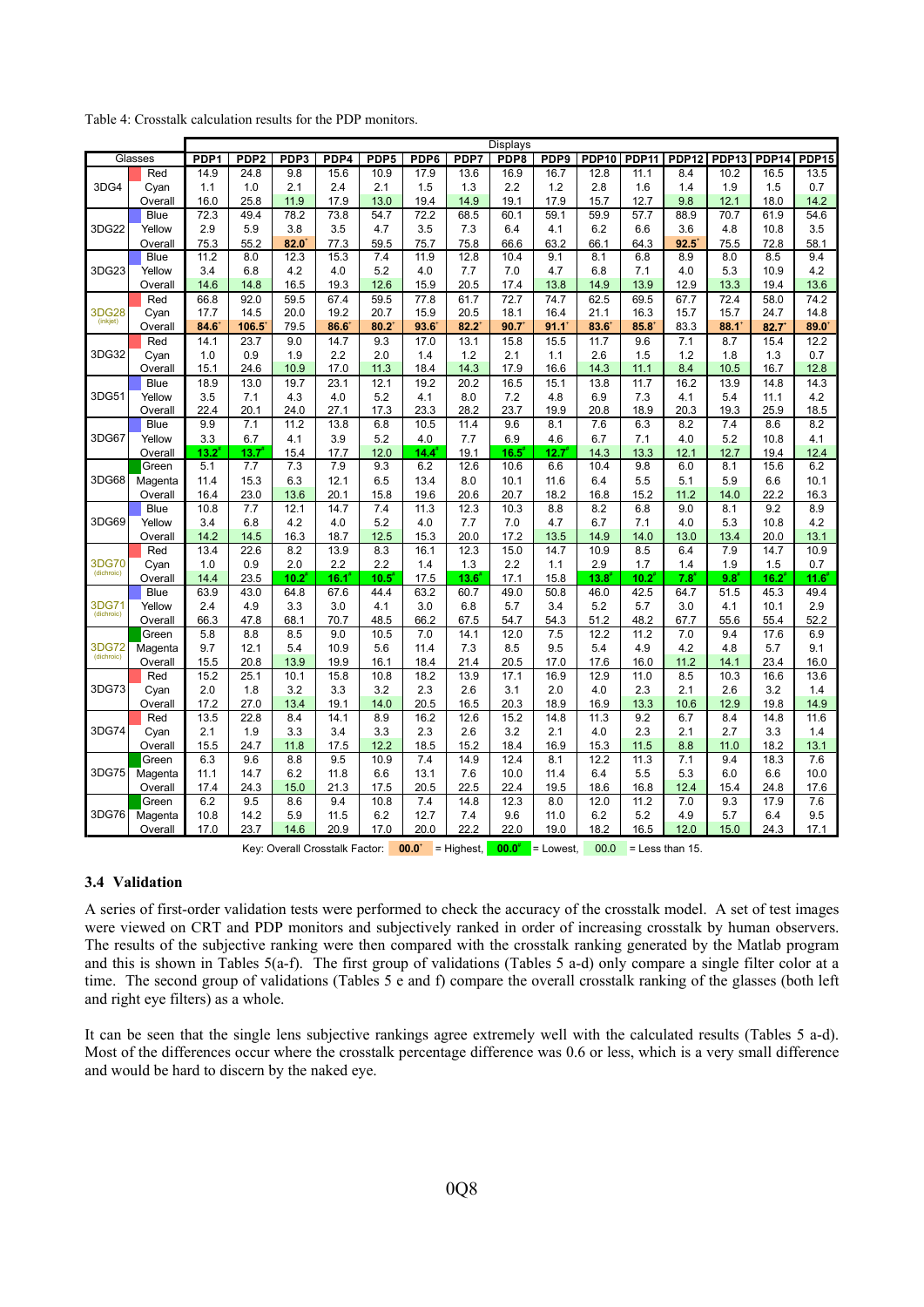The validation of the overall crosstalk factor ranking for each overall pair of anaglyph glasses (combining left and right lenses) (Tables 5 e and f) indicates that we are on the right track but there is room for improvement (of either the algorithm or the validation procedure). The overall crosstalk validation experiment on a CRT monitor (Table 5e) was reasonably successful with only two glasses having large ranking differences (3DG4 and 3DG73). The other ranking differences generally had crosstalk factor ranking differences† less than 5 points. The ranking of the color groups of glasses also agrees fairly well except for the placement of 3DG4 and 3DG73. The overall crosstalk validation experiment on PDP15 (Table 5f) was seemingly more jumbled than the CRT ranking, but it is also important to note that most of the calculated crosstalk factors fall within a smaller range for PDP15 (12.4 to 18.5  $\rightarrow$  6.1 range) than for the CRT case (where the equivalent range is 22.8 to 45.4  $\rightarrow$ 22.6 range). Our previous studies have found that when the crosstalk numbers are closer together it will be harder to visually distinguish the differences. The largest disagreement of ranking for PDP15 are with 3DG69, 3DG51, and 3DG67 – which are all blue/yellow glasses (this is based on the rank position difference, and also the crosstalk factor ranking difference). All of the other ranking differences for PDP15 have a crosstalk factor ranking difference of less than 2 (e.g. for 3DG73 is  $14.9 - 13.1 = 1.8$ .

1

Tables 5(a-f): Anaglyph crosstalk validation tables. Validation of individual filters on a CRT monitor for (a) red filter, (b) cyan filter, (c) blue filter, and (d) yellow filter. Validation of overall ranking of anaglyph glasses on (e) a CRT monitor, and (f) a plasma display. Lines join matching entries. Key:  $R/C = Red/Cyan$ ,  $G/M = Green/Magenta, B/Y = Blue/Y$ ellow.

| (a)            | Red Lens Validation (CRT)             |              | (b)            | Cyan Lens Validation (CRT)              |              |
|----------------|---------------------------------------|--------------|----------------|-----------------------------------------|--------------|
| Visual         | Computed                              | Calculated   | Visual         | Computed                                | Calculated   |
| Rank           | Rank                                  | Crosstalk    | Rank           | Rank                                    | Crosstalk    |
| 3DG32          | 3DG32                                 | 18.1         | 3DG10          | 3DG26                                   | 4.6          |
| 3DG26          | 3DG26                                 | 18.5         | 3DG26          | 3DG32                                   | 4.7          |
| 3DG13          | 3DG13                                 | 19.2         | 3DG32          | 3DG10                                   | 4.84         |
| 3DG04          | 3DG04                                 | 26.8         | 3DG04          | 3DG13                                   | 4.88         |
| 3DG10          | 3DG10                                 | 35.1         | 3DG13          | 3DG04                                   | 4.91         |
| 3DG28          | 3DG28                                 | 108.5        | 3DG28          | 3DG28                                   | 16.9         |
|                |                                       |              |                |                                         |              |
| (c)            | <b>Blue Lens Validation (CRT)</b>     |              | (d)            | Yellow Lens Validation (CRT)            |              |
| Visual         | Computed                              | Calculated   | Visual         | Computed                                | Calculated   |
| Rank           | Rank                                  | Crosstalk    | Rank           | Rank                                    | Crosstalk    |
| 3DG67          | 3DG67                                 | 27.1         | 3DG23          | 3DG22                                   | 4.5          |
| 3DG23          | 3DG69                                 | 28.7         | 3DG51          | 3DG67                                   | 5.09         |
| 3DG69          | 3DG23                                 | 30.3         | 3DG69          | 3DG23                                   | 5.10         |
| 3DG51          | 3DG51                                 | 40.2         | 3DG67          | 3DG69                                   | 5.12         |
| 3DG22          | 3DG22                                 | 129.5        | 3DG22          | 3DG51                                   | 5.2          |
|                |                                       |              |                |                                         |              |
| Visual         | (e) Anaglyph Glasses Validation (CRT) | Calculated   | Visual         | (f) Anaglyph Glasses Validation (PDP15) | Calculated   |
| Rank           | Computed<br>Rank                      | Crosstalk    | Rank           | Computed<br>Rank                        | Crosstalk    |
| ιуσ            |                                       |              |                | 3DG67                                   |              |
| 3DG32<br>t/C   | 3DG32                                 | 22.8<br>24.2 | 3DG32<br>3DG74 |                                         | 12.4<br>12.8 |
| 3DG4           | 3DG74<br>3DG68                        | 24.9         | 3DG73          | 3DG32<br>3DG74                          | 13.1         |
| 3DG73<br>3DG74 | 3DG76                                 | 27.3         | 3DG4           | 3DG69                                   | 13.1         |
| 3DG68          |                                       |              | 3DG23          |                                         |              |
| 3DG76          | 3DG75<br>3DG73                        | 29.0<br>29.7 | 3DG67          | 3DG23<br>3DG4                           | 13.6<br>14.2 |
| 3DG75          | 3DG4                                  | 31.7         |                | 3DG73                                   | 14.9         |
| 3/Y<br>3DG23   | 3DG67                                 | 32.2         | 3DG51<br>3DG68 | 3DG68                                   | 16.3         |
| B/Y            |                                       |              |                |                                         |              |
| 3DG67<br>B/Y   | 3DG69                                 | 33.8         | 3DG76          | 3DG76                                   | 17.1         |
| 3DG69<br>B/Y   | 3DG23                                 | 35.4         | 3DG75          | 3DG75                                   | 17.6         |
| 3DG51          | 3DG51                                 | 45.4         | 3DG69          | 3DG51                                   | 18.5         |
| 3DG22          | 3DG28                                 | 125.4        | 3DG22          | 3DG22                                   | 58.1         |
| 3DG28          | 3DG22                                 | 134.0        | 3DG28          | 3DG28                                   | 89.0         |
|                |                                       |              |                |                                         |              |

It should be noted that the accuracy of these validation experiments are limited due to the limited number of conditions tested (CRT and PDP15) and the limited number of observers (1 or 2). The authors would like to expand the validation experiments (primarily by increasing the number of observers) in order to improve the accuracy of the crosstalk calculation model – particularly the calculation of the overall crosstalk factor. It is important to point out that visually comparing anaglyph glasses of different colors was found to be a very difficult task and is also possibly highly subjective. Some aspects discussed in Section 4.2 may also contribute to the accuracy of the validation.

 $\dagger$  For the purposes of this discussion the crosstalk factor ranking difference is defined by example as follows: On a CRT the calculated crosstalk factor for 3DG4 is 31.7. When visually ranked on a CRT, 3DG4 has rank position 2, which is the same ranking position as 3DG74 in the computed rank column. The calculated crosstalk factor for 3DG74 is 24.2. Therefore the crosstalk factor ranking difference for 3DG4 on a CRT is 31.7-24.2=7.5.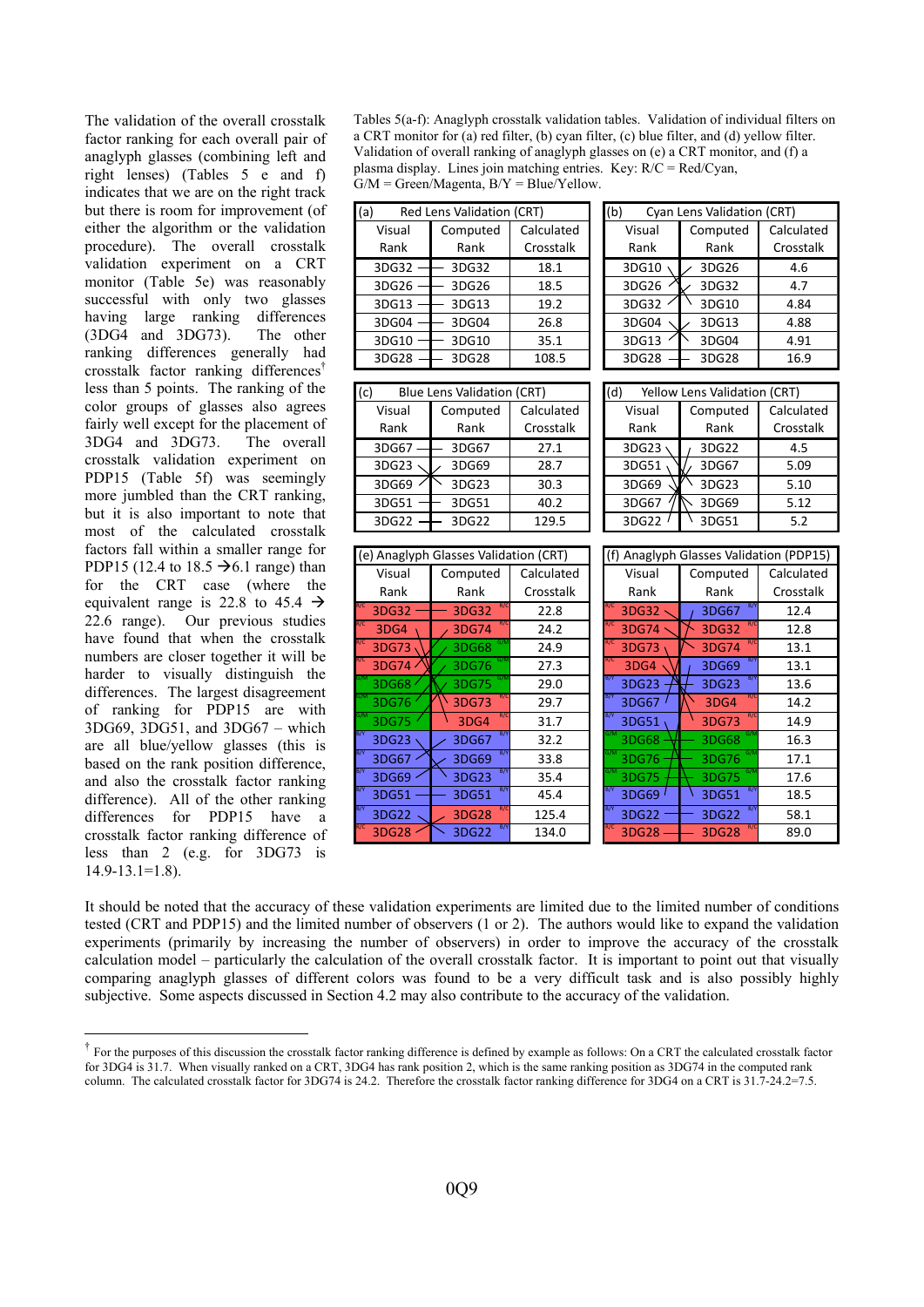## **4. DISCUSSION**

## **4.1 General Observations**

Crosstalk in anaglyph images acts to degrade the 3D image quality by making them hard to fuse – the corollary of this is that the image quality of anaglyph 3D images can be maximized by minimizing the amount of crosstalk. The simulations of this study predict that the choice of anaglyph glasses can have a major impact on the amount of crosstalk present, therefore a simple change of anaglyph glasses could significantly reduce the amount of crosstalk present. The simulations also predict that the spectral characteristics of a particular display can also have a significant effect on the amount of crosstalk present – one display can exhibit significantly less ghosting than the same image and glasses on another display. Understandably it will usually be harder for a user to swap to a different display to attempt to reduce crosstalk, than it will be to change glasses.

A number of interesting trends can be seen in the crosstalk simulations results of Tables 3 and 4. The crosstalk algorithm predicts that in most cases the pair of anaglyph glasses with the highest level of crosstalk (from the set of glasses considered in this paper across all of the displays considered in this paper) was the inkjet printed pair of glasses 3DG28 (average crosstalk 93.8, global maximum 125.4) – this was not totally unexpected given their very poor stop-band performance. In other words – don't use inkjet printed anaglyph filters. The algorithm predicts that the pair of anaglyph glasses with the lowest level of crosstalk (from the set of glasses considered in this paper across all of the displays considered in this paper) was the red/cyan dichroic-filter glasses 3DG70 (average crosstalk 13.6, global minimum 7.1). This result is probably attributable to the very low stop-band transmission, very high pass-band transmission, sharpness of the transition between stop-band and pass-band, and also the actual wavelength of the transition point for both eyes. Unfortunately a physical sample of these glasses was not available to conduct visual testing so these results should be considered with some skepticism.

The crosstalk algorithm predicts that the cyan and the yellow filters mostly have very low crosstalk figures (an average of 2.2% for the better four cyan gel-filters across all displays and 5.1% for the better four yellow gel-filters). Unfortunately the predicted crosstalk performance of the red and blue filters does not match the low crosstalk performance of the cyan and yellow filters they are usually matched with (red average 13.5% and blue average 20.1%).

Some further summarized data is available in Table 6 which shows that the algorithm predicts that the four better red/cyan gel-glasses will perform similarly on LCD and plasma displays but better than on CRT, that the four better blue/yellow gel-glasses will perform better on plasma displays than on LCD and CRT, and that the green/magenta gelglasses will perform better on plasma and LCD than with CRT. The algorithm also predicts that CRT will generally exhibit about double the amount of anaglyph crosstalk compared to LCD or plasma. Across all of the better gel-glasses, plasma had the lowest average crosstalk (average of 17.0, global minimum of 8.4), followed by LCD (average of 22.9, global minimum of 7.6) and then CRT (average of 30.3, global minimum of 22.8).

|      | <b>Displays</b> |            |
|------|-----------------|------------|
| LCD  | <b>PDP</b>      | <b>CRT</b> |
| 14.7 | 15.7            | 27.1       |
| 33.9 | 16.9            | 36.7       |
| 20.1 | 18.4            | 27.1       |
| 111  | 13.9            | 23.4       |
| 87.9 | 58.3            | 126.4      |
| 17.5 | 174             | 21.6       |
|      |                 |            |

Table 6: Summarized crosstalk simulation results showing average overall crosstalk factor for various anaglyph glasses across various displays.

*Please note the limitations of this study as described in Section 4.2.* 

Comparing the levels of crosstalk between the various color-primary types of anaglyph glasses (choosing the best four gel-glasses of each type, or best three in the case of green/magenta), the algorithm predicts that for LCDs, red/cyan glasses will have the lowest average overall crosstalk (average 14.7, global minimum 7.6), followed by green/magenta (average 20.1, global minimum 11.7), then by blue/yellow (average 33.9, global minimum 24.7). For plasma displays the difference is less marked, with the algorithm predicting that on average the red/cyan glasses will have the lowest crosstalk (average 15.7, global minimum 8.4), closely followed by blue/yellow (average 16.9, global minimum 12.5),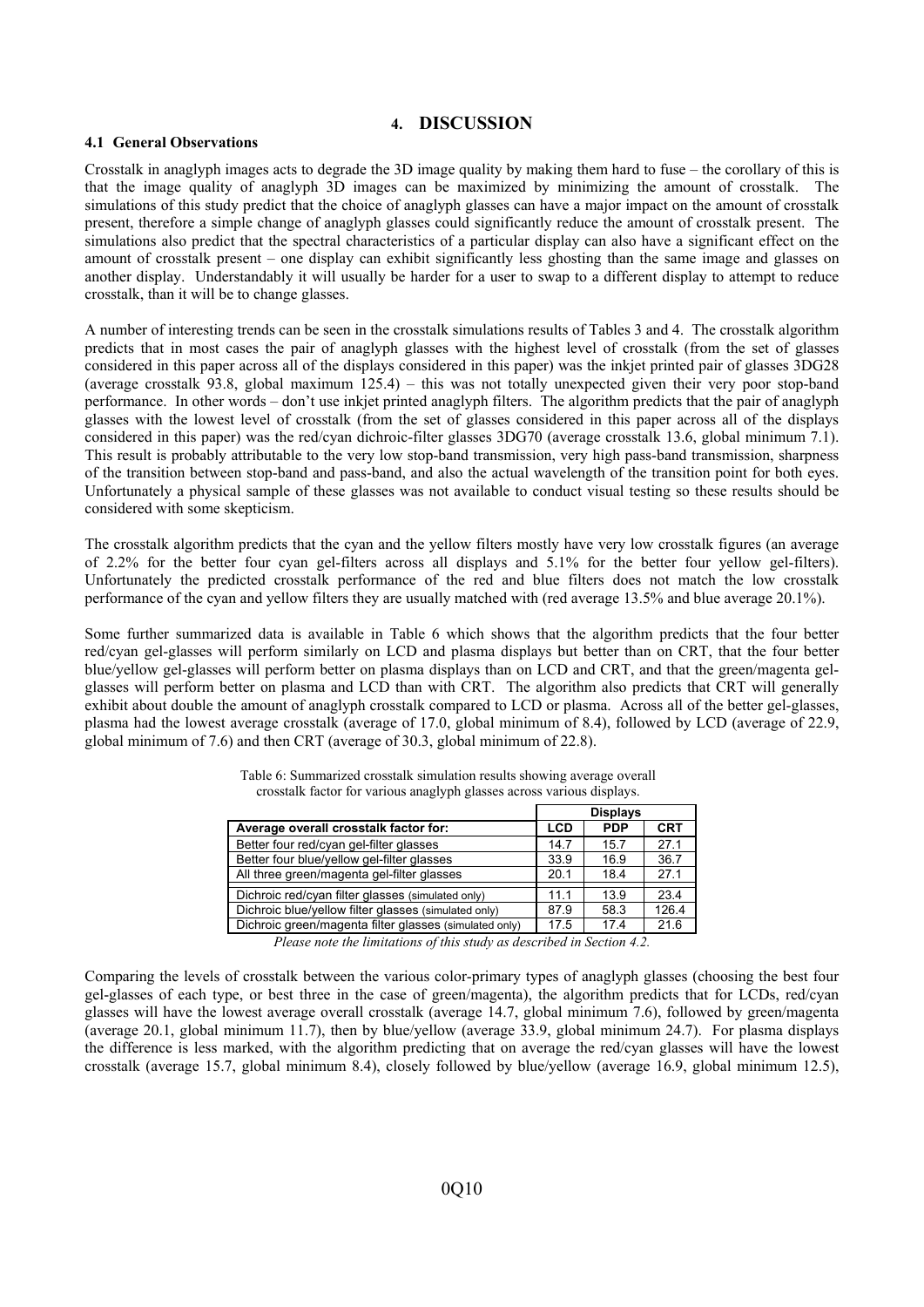and closely followed by green/magenta (average 18.4, global minimum 11.2). For CRT, the algorithm predicts that on average red/cyan and green/magenta have the same average lowest crosstalk (red/cyan average 27.1, global minimum 22.8) (green/magenta average 27.1, global minimum 24.9), followed by blue/yellow (average 36.7, global minimum 32.2). Across all of the tested displays, the algorithm predicts that red/cyan has the lowest average crosstalk (average 15.7), followed closely by green/magenta (average 19.5), and then blue/yellow (average 25.2).

It was mentioned above that the red/cyan dichroic filter glasses were predicted to have the lowest average crosstalk across all of the tested displays. Let's look more closely at the performance of the other dichroic filters. According to the simulation, the green/magenta dichroic filter glasses have slightly lower crosstalk levels (average 17.6) than the green/magenta gel-filter glasses (average 19.5). This would be for the same reasons cited for the good performance of the red/cyan dichroic filter glasses. On the other hand, the blue/yellow dichroic filter glasses are predicted to have grossly higher average crosstalk levels (average 73.9) than the better blue-yellow gel-filter glasses (average 25.2). Looking more closely at this result, the yellow dichroic filter is predicted to have slightly lower crosstalk than the better yellow gel-filters, but the algorithm predicts the blue dichroic filter to have almost three times the crosstalk as the better blue gel-filters. This will be the source of the high result overall dichroic crosstalk result. Looking at the spectrum of the blue dichroic filter shows that the transition wavelength is around 505nm which is probably too high. If the transition wavelength was closer to 480 or 490nm, the result would probably be very different. The simulation results indicate that dichroic filters have potential to offer lower crosstalk than equivalent gel-filters, providing the transition wavelengths are positioned optimally. It would be interesting to validate these predictions with visual tests on physical pairs of these glasses.

### **4.2 Limitations of this Study**

The techniques used in this study have several limitations which should be considered when the results of this study are reviewed. The study only considers a limited number of displays – it is unclear whether these displays are a valid representation of all displays in common circulation. Furthermore recent model displays may have a different spectral emission performance – for example, LED backlit LCD TVs are likely to have different spectral characteristics and therefore very different crosstalk results.

The crosstalk calculation algorithm only considers crosstalk as an indicator for 3D image quality – there are a number of other factors which also contribute towards the perception of 3D image quality but are not included in the algorithm. For example: clarity or sharpness of the lenses (filters with a low MTF would reduce 3D image quality); brightness balance of the left and right lenses (high brightness imbalance can lead to the perception of the Pulfrich effect – our calculations indicate that the green/magenta glasses generally have better brightness balance and blue/yellow glasses have the greatest brightness imbalance although that work isn't reported here due to space limitations); color balance of the monitor (our tests have revealed that color balance does have an effect on crosstalk calculations but we have not been able to design this out of the algorithm at the present time); experimental variation and product manufacturing variation; the inherent difficulty of accurately visually comparing relative brightness of different colors; and other psychological effects (which can lead to subjective variation).

The current crosstalk simulation algorithm uses a simple addition of left eye crosstalk and right eye crosstalk to obtain the overall crosstalk factor for a pair of glasses. This may not be a good representation of how we perceive overall levels of crosstalk – particularly when there are large brightness differences and large crosstalk differences between the eyes. One example of this is glasses 3DG51 on a CRT – the crosstalk of the blue filter has almost eight times the amount of crosstalk of the yellow lens (which has quite low crosstalk). The yellow lens is also substantially brighter than the blue lens. When glasses 3DG51 are worn, the perception of the brighter yellow lens seems to dominate the perception of the 3D image and less crosstalk is perceived than a simple addition of yellow and blue individual crosstalk would suggest. Further work is required in this area and would be aided by an expanded validation experiment as mentioned in Section 3.4.

This study also ignores the introduction of anaglyph crosstalk by the use of lossy compression techniques on anaglyph images (e.g. JPEG compression), and the use of incorrect anaglyph generation algorithms (which may unwittingly mix left and right images). These effects are quite separate from the spectral techniques described in this paper and should be considered separately. Anaglyph content producers should work to ensure that their anaglyph 3D content is not adversely affected by these last two factors.